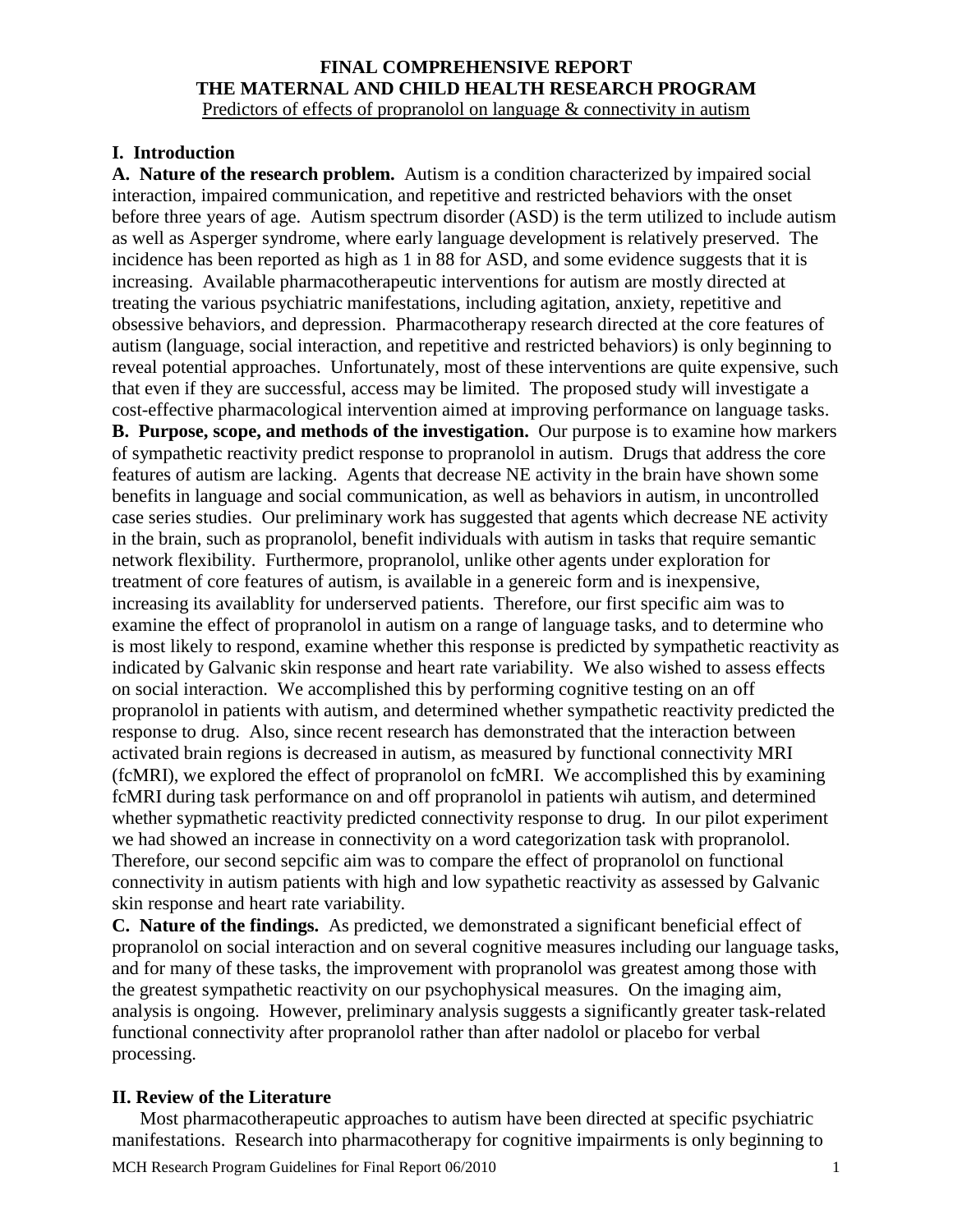be explored. In previous research, benefits in language and social behaviors have been reported with beta-adrenergic antagonists including propranolol in uncontrolled case series studies (Ratey et al, J Autism Devel Disord, 1987; 17:439-46). A number of researchers have demonstrated findings suggestive of increased noradrenergic activity in autism (Barthelemy et al, J Autism Devel Disord, 1988; 18:583-91). A more recent study countered this (Martineau et al, Dev Med Child Neurol, 1992; 34:593-602). However, regardless of the ambient activity of the noradrenergic system in autism, our previous research into the neuropsychological effects of propranolol, as well as the impairments in context utilization known in autism, suggest the potential for cognitive benefits in autism from propranolol. Our pilot data supported such a benefit in this cognitive domain (Beversdorf et al, Neurocase, 2008; 14:378-83; Beversdorf et al, Cogn Behav Neurol, 2011; 24:11-7), and our imaging data suggested that functional connectivity is also affected (Narayanan et al, Brain Imag Behav, 2010; 4:189-97).

Therefore, to improve our understanding of the cognitive effects of propranolol in autism, we examined a range of tasks affected, with particular attention to language and social interaction. As mentioned above, previous research suggests that language benefits do occur in autism with propranolol (Ratey et al, J Autism Devel Disord, 1987; 17:439-46). We also examined whether functional connectivity may serve as an imaging marker for the cognitive effect of propranolol, and to better understand the effects of the drug. In this manner, we determined the extent of language benefits from a putative pharmacological intervention, and began to examine how this benefit occurs, in order to provide evidence for subsequent hypothesis-driven clinical trials. Furthermore, these neuropsychopharmacological and imaging techniques could also be applied to other cognitive pharmacotherapeutic agents in order to better understand their roles in the treatment of autism. We also are helping to define which patients are most likely to respond propranolol, using measures that indicate increased noradrenergic reactivity. Finally, as propranolol is an inexpensive agent, unlike other agents under study for autism, better understanding of its effects are likely to result in greater access to care among the underprivileged.

### **III. Study Design and Methods**

**A. Study design.** Our first specific aim was to examine the effect of propranolol in autism on a range of language and social tasks, and to determine who is most likely to respond, examine whether this response is predicted by sympathetic reactivity as indicated by Galvanic skin response and heart rate variability. We accomplished this by performing cognitive testing on an off propranolol in patients with autism, and determined whether sympathetic reactivity predicted the response to drug. Also, since recent research has demonstrated that the interaction between activated brain regions is decreased in autism, as measured by functional connectivity MRI (fcMRI), we explored the effect of propranolol on fcMRI. We accomplished this by examining fcMRI during task performance on and off propranolol in patients wih autism, and determined whether sypmathetic reactivity predicted connectivity response to drug. In our pilot study, funded by NAAR, we showed an increase in connectivity on a word categorization task with propranolol. Therefore, our second sepcific aim compared the effect of propranolol on functional connectivity in autism patients with high and low sypathetic reactivity as assessed by Galvanic skin response and heart rate variability. Our hypothesis was that functional connectivity and language would improve more with propranolol in patients with the highest degree of sympathetic reactivity. Our long term goal is to utilize these studies to help to develop future cost-effective, rational pharmacotherapy to help in the treatment of individuals with autism, which can be optimized on an individual basis.

### **B. Population studied**

In Aim 1, 20 patients with ASD participated, as confirmed by ADI-R, IQ >85, ranging in age from 15-31 (16 age 24 or less, 4 age 25 or above); of the 20 there were 19 males and 1 female; of the 20, 19 were Caucasian (2 Hispanic and 17 non-Hispanic), and 1 was American Indian.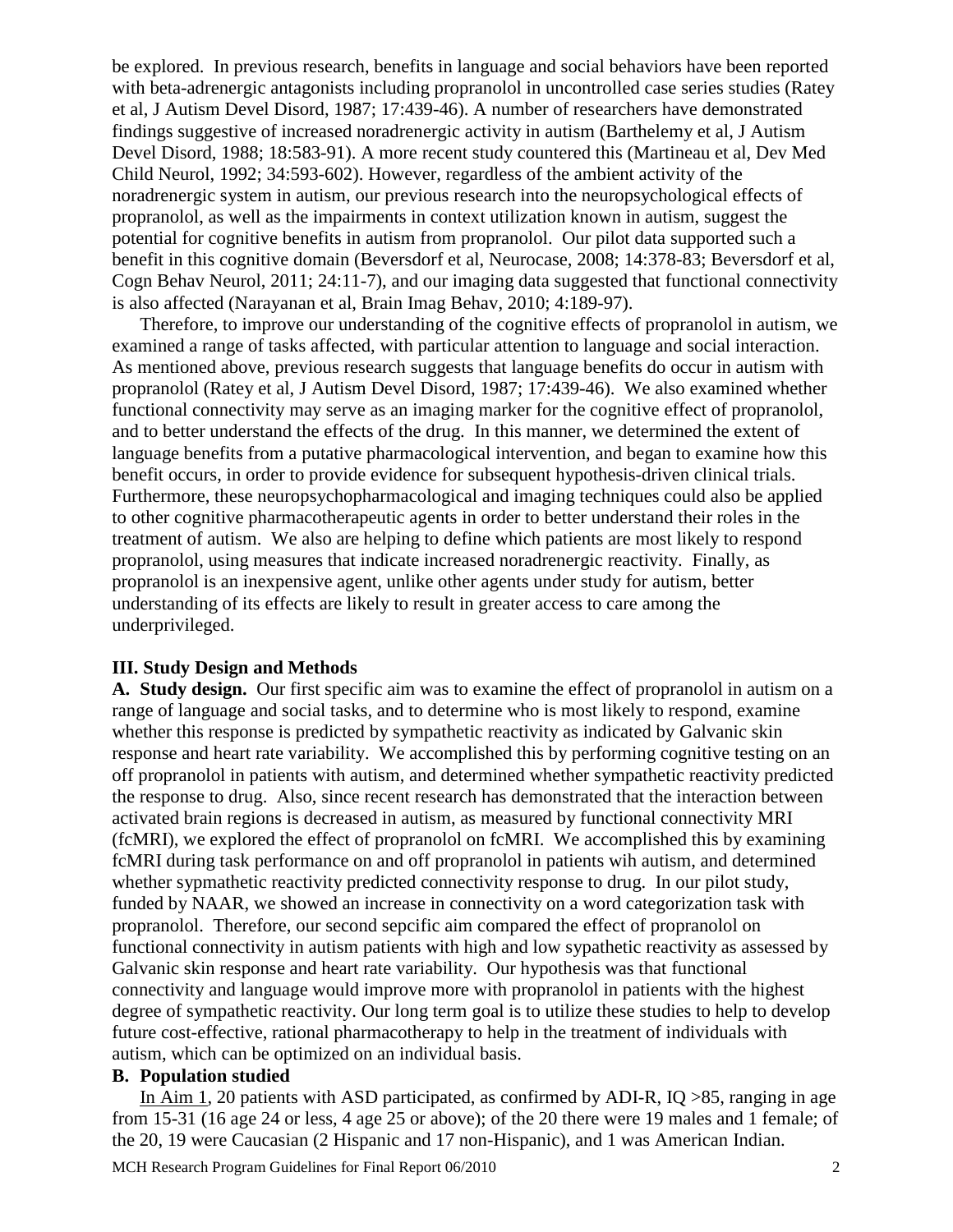In Aim 2, for the autism group, 15 with ASD participated, as confirmed by ADI-R, IQ >85, ranging in age from 15-31 (13 age 24 or less, 2 age 25 or above); of the 15 there were 13 males and 2 females; of the 15, 12 were Caucasian (2 Hispanic and 10 non-Hispanic), 1 was African American, and 1 was American Indian.

In Aim 2, for the control group, 15 participated, IQ >85, ranging in age from 16-30 (12 age 24 or less, 3 age 25 or above); of the 15 there were 13 males and 2 females; of the 15, 12 were Caucasian (12 non-Hispanic), 2 were African American, and 1 was Asian.

**C. Sample selection.** All autism subjects were recruited from the Thompson Center for Autism and Neurodevelopmental Disorders at the University of Missouri – Columbia. The Thompson Center is a comprehensive, multidisciplinary center that provides diagnostic, treatment and surveillance services for close to 1,000 adults and children with autism spectrum disorders (ASD) and their families each year. Subjects for this study ranged from 15 to 31 years of age as these tasks are predominantly standardized for this age range among youth and adolescents and young adults. Since the cognitive effects of propranolol in individuals without neurodevelopmental diagnoses has already been fairly extensively studied, and our primary interest in this study is to examine the effect of propranolol in autism for potential development of future clinical trials, a control group without neurodevelopmental diagnoses was not be incorporated into the design of Aim 1. However, as the effects of propranolol on imaging markers is not established for any population, aside from our one pilot study in ASD, a control group is incorporated into the design of Aim 2 in order to determine the specificity of this imaging effect in ASD. Inclusion/exclusion criteria are below

|    |                                                   | INCL/EXCL CRITERIA                                                            | <b>EXCLUSION FOR DRUG</b>                       |                | <b>EXCLUSION FOR IMAGING</b>                        |  |
|----|---------------------------------------------------|-------------------------------------------------------------------------------|-------------------------------------------------|----------------|-----------------------------------------------------|--|
|    |                                                   | ADI-R/GADS and DSM-IV for autism                                              | diabetes                                        |                | metallic implants                                   |  |
|    |                                                   | Full scale IQ at least 85, verbal reactive airway disease                     |                                                 |                | exposure to metal foreign bodies                    |  |
|    |                                                   | Native English speaker                                                        | unstable thyroid disease                        |                | pacemakers                                          |  |
|    |                                                   | No interacting drugs                                                          | bradyarrhythmias                                | claustrophobia |                                                     |  |
|    |                                                   | Non ASD LD (ADD, dyslexia etc)                                                | unexplained syncope                             |                | any other risk for MRI exposure                     |  |
|    |                                                   | No other major psych diagnosis<br>No other neuro diagnosis, TBI depression    | pregnancy                                       |                | pregnancy                                           |  |
|    |                                                   | No allergy to adhesives.                                                      |                                                 |                |                                                     |  |
| D. |                                                   | <b>Instruments used</b> (predicted outcome measures in italics)               |                                                 |                |                                                     |  |
|    | SYMPATHETIC REACTIVITY                            |                                                                               |                                                 |                |                                                     |  |
|    | Galvanic Skin response and heart rate variability |                                                                               |                                                 |                |                                                     |  |
|    | <b>COGNITIVE TASKS</b>                            |                                                                               |                                                 |                |                                                     |  |
|    |                                                   |                                                                               | purpose                                         |                |                                                     |  |
|    |                                                   | 1. CRA                                                                        |                                                 |                | verbal problem solving (access to semantic network) |  |
|    | 2.                                                | Anagrams                                                                      |                                                 |                | verbal problem solving (access to semantic network) |  |
|    | 3.                                                | verbal fluency (also access to semantic network)<br>Word fluency (categories) |                                                 |                |                                                     |  |
|    | Word fluency (letters)<br>4.                      |                                                                               | verbal fluency (access to phonological network) |                |                                                     |  |
|    | <b>HVLT</b><br>5.                                 |                                                                               | verbal memory                                   |                |                                                     |  |
|    | 6.                                                | RCF                                                                           | spatial memory                                  |                |                                                     |  |
|    | 7.                                                | Stroop                                                                        | attention, set shifting                         |                |                                                     |  |
|    |                                                   | 8. SDFMS, BAI, SCAS                                                           | mood, anxiety                                   |                |                                                     |  |
|    | 9.                                                | <b>GSOM</b>                                                                   | social interaction                              |                |                                                     |  |
|    |                                                   | <b>IMAGING MEASURES</b>                                                       |                                                 |                |                                                     |  |

Task-related functional connectivity during *CRA*, *word categorization*, face-matching, nback, and *word fluency*, resting state connectivity, diffusion tensor imaging.

## **E. Statistical techniques employed**

For Aim 1, within subject comparisons are performed in this crossover study comparing task performance between drug conditions with ANOVA, accounting for test order, and a regression of drug response with GSR and HRV for determination of sympathetic effects. Similar analysis for Aim 2 using the functional connectivity product of image analysis, and compared to placebo as well as to nadolol, to control for peripheral blood pressure and heart rate effects.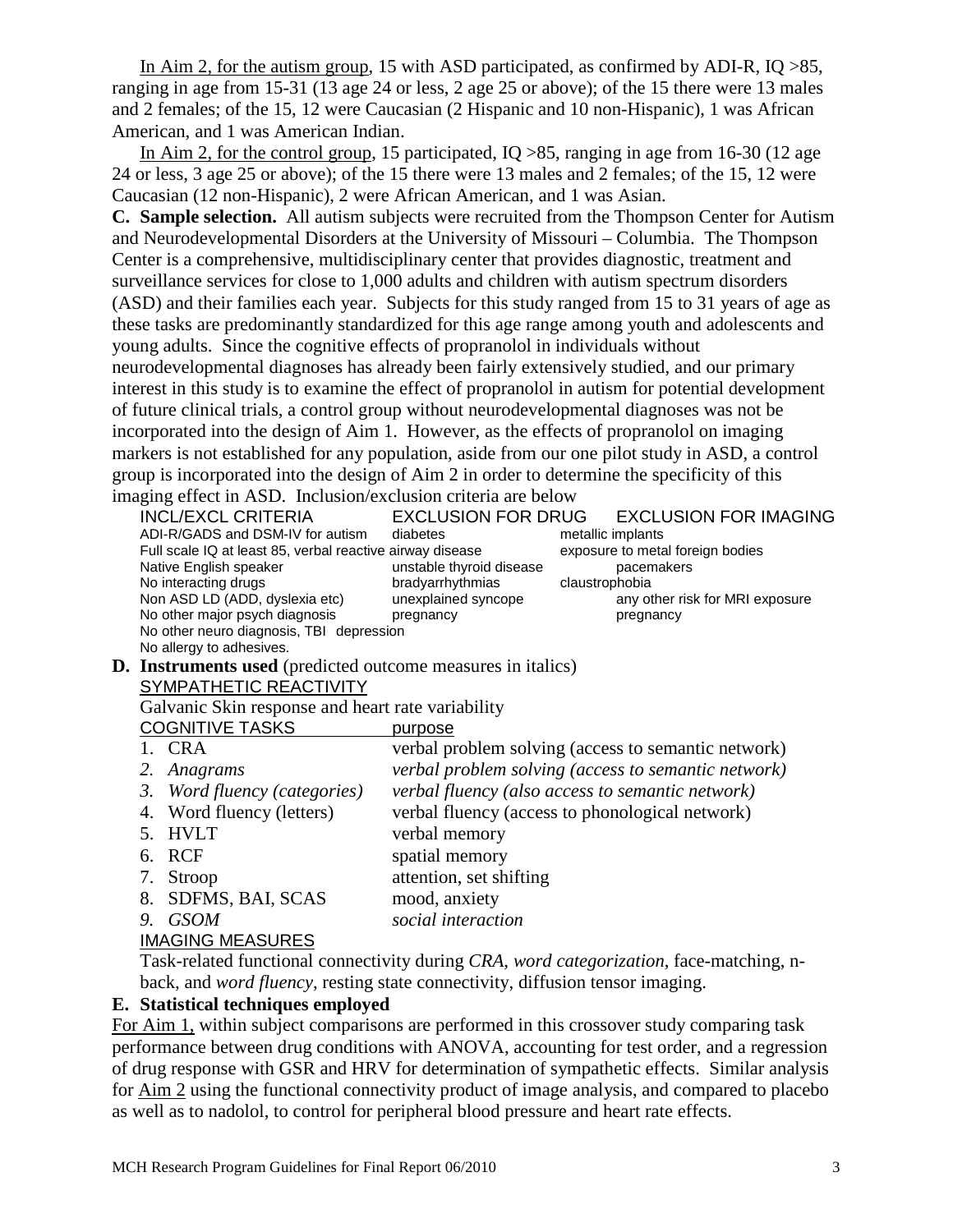## **IV. Detailed Findings**

Aim 1: In the just completed analysis of the first 18 of 20 subjects, we have found a significant benefit from propranolol as compared to placebo for the number of anagrams solved  $(F(1,14) =$ 15.215,  $p = 0.002$ ,  $\eta_p^2 = 0.521$ ) (Fig 1) and for the solution latency for anagarms ( $F(1,17) = 6.538$ ,  $p =$ 0.020,  $\eta_p^2 = 0.278$ ) (Fig 2).









Also, we have found a significant beneficial effect of propranolol as compared to placebo for the GSOM, suggesting improvement in social interaction  $(F(1,17) = 10.987, p = 0.004, \eta_p^2 = 0.407)$  (Fig 3). This appeared to be driven by trends on the sharing of information ( $F(1,17) = 3.150$ ,  $p = 0.094$ ,  $\eta_p^2 =$ 0.156) (Fig 4) and nonverbal communication subscores ( $F(1,17) = 3.400$ ,  $p = 0.083$ ,  $\eta_p^2 = 0.167$ ) (Fig 5).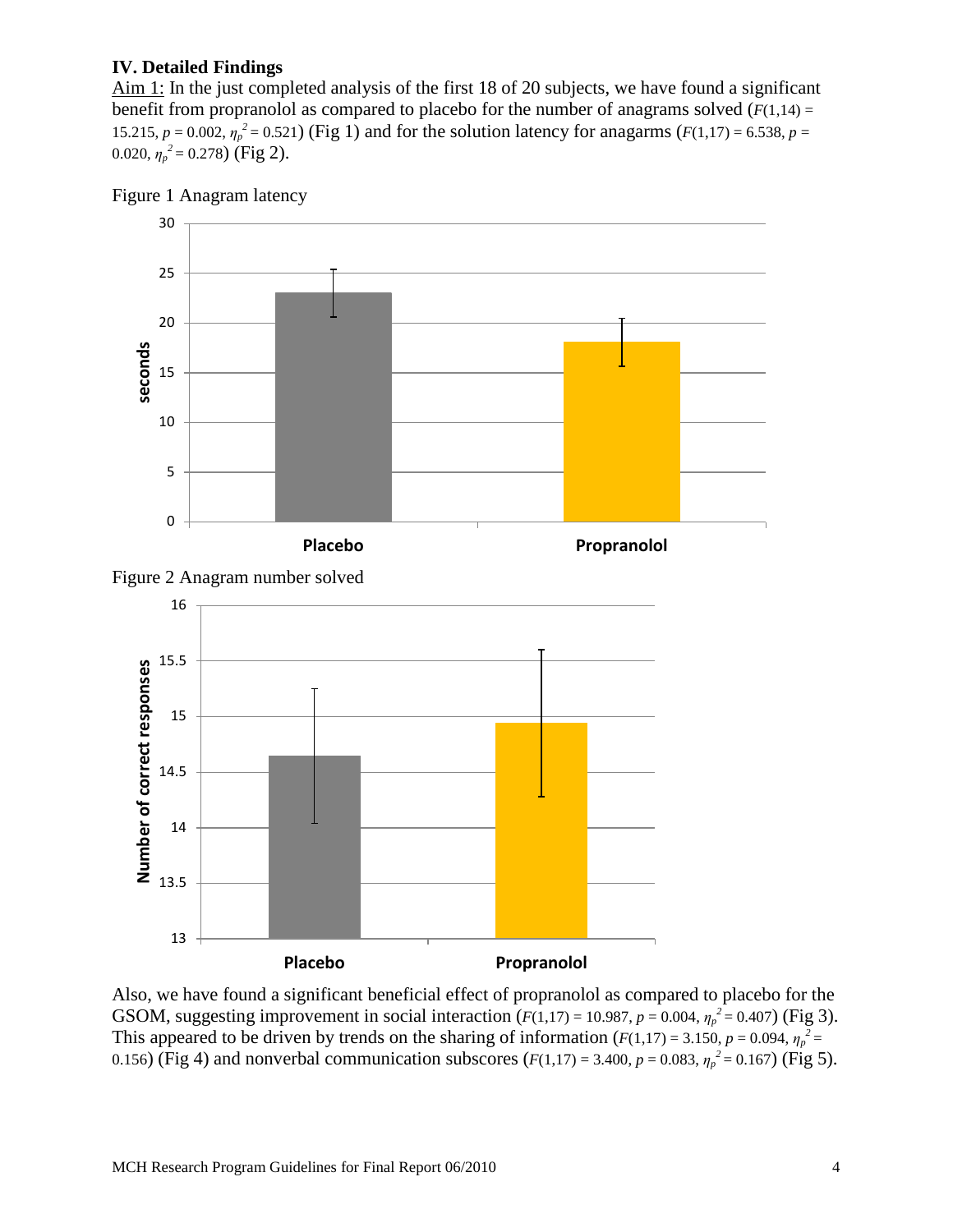



We also found a significant beneficial effect of propranolol on discrimination on the verbal memory task (*F*(1,17) = 6.538, *p* = 0.020, *η<sup>p</sup> <sup>2</sup>* = 0.278) (Fig 6).





Analyses on the other tasks is ongoing, as is the analysis on the GSR. However, we have completed our first measure of heart rate variability, and as predicted, have found that the heart rate variability was a significant predictor for response to propranolol (difference between scores MCH Research Program Guidelines for Final Report 06/2010 5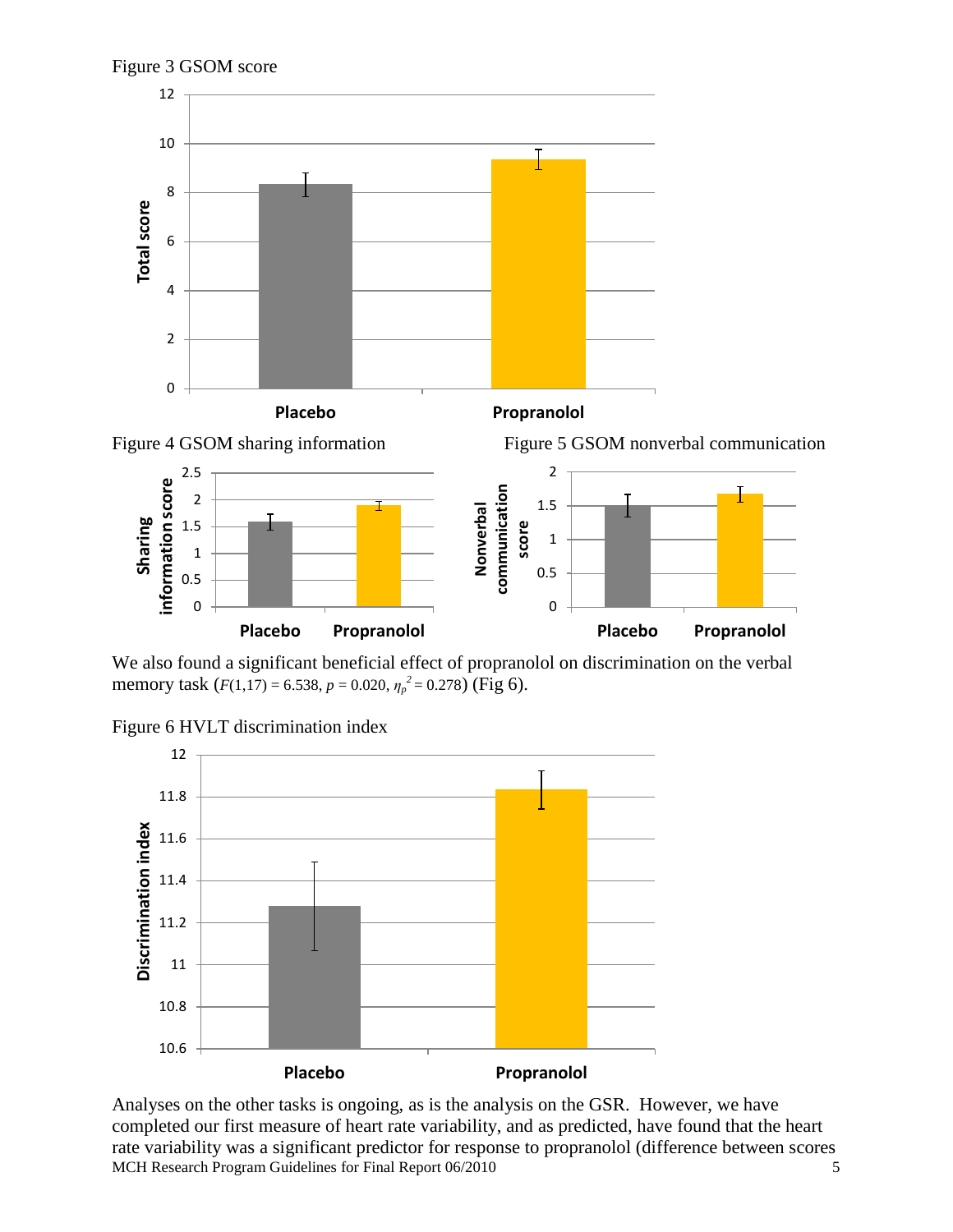on propranolol and score on placebo) for the verbal learning discrimination index  $(F(1,16) = 4.021,$  $p = 0.062$ ,  $R^2 = 0.201$ ) (Fig 7) as well as the social outcome measure ( $F(1,16) = 5.174$ ,  $p = 0.037$ ,  $R^2 =$ 0.244) (Fig 8).





Figure 8 GSOM relation to baseline HRV



For aim 2, fMRI analysis was done for imaging during our verbal tasks (verbal fluency, CRA) as well as an emotional processing task (matching faces demonstrating angry, fearful, or neutral expressions), and functional connectivity, or the interaction between brain regions was calculated. Connectivity was compared across drug conditions. As demonstrated in Figure 9, the a priori language regions were the left inferior frontal, left fusiform, left middle temporal, and left posterior parietal areas, and for emotional processing, the right inferior frontal, right amygdala, and right fusiform areas.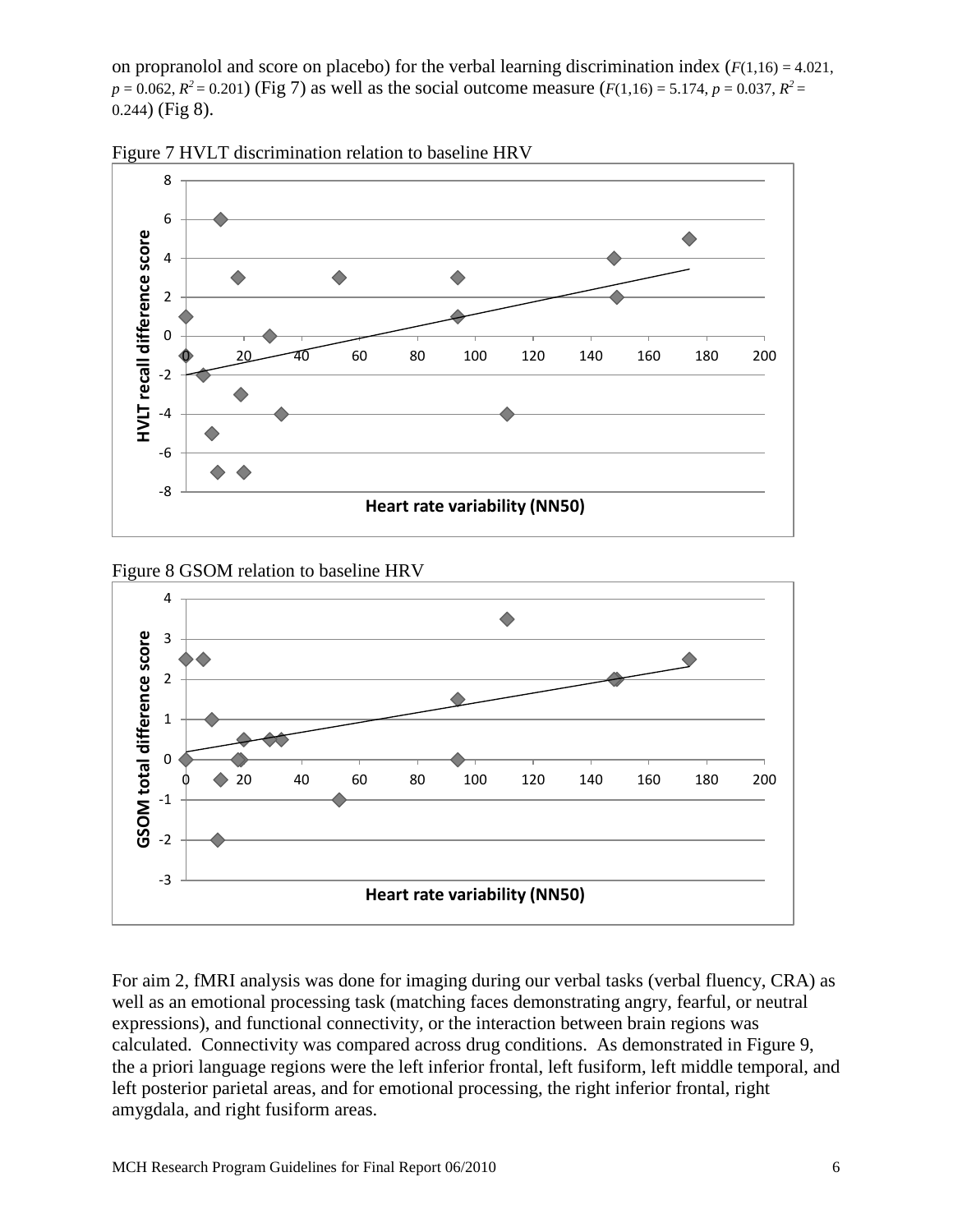Figure 9 Regions of interest for fMRI study



For the first 7 subjects analyzed, a significant main effect of drug was found in the ANOVA comparing all 3 drugs ( $F=11.79$ , p<0.001), with functional connectivity after propranolol being significantly greater than after placebo across all ROIs  $(t(142)=4.66, p<0.001)$  and significantly greater than nadolol (t(142)=4.71,  $p<0.001$ ), with no difference between nadolol and placebo (Fig 10), as predicted based on our pilot study.

Figure 10 Functional connectivity across drug conditions for verbal tasks (fluency, CRA)



There was no significant drug effect on functional connectivity during the emotional processing task (Fig  $11$ ).

Figure 11 Functional connectivity across drug conditions for emotional processing task

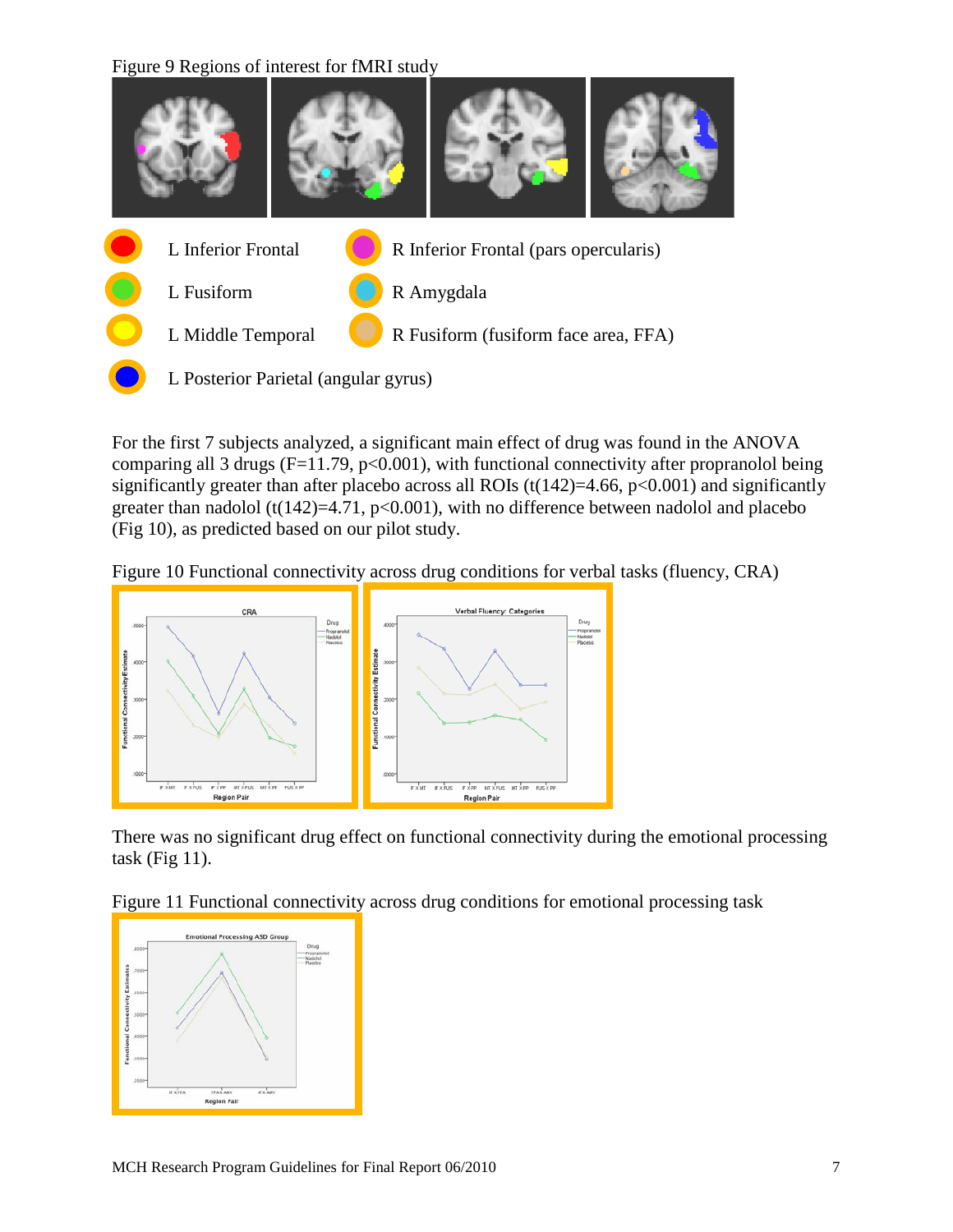Analysis on the remaining subjects is ongoing, as is the analysis of control subject scans, to see if this imaging effect is specific to ASD, and the HRV and GSR analysis is also ongoing for the fMRI aim. Preliminary analysis is also suggesting that greater baseline functional connectivity is associated with greater response in improved task performance during the imaging study, but this analysis is still in process. Analysis of resting state connectivity, default network connectivity and diffusion tensor imaging is also in process.

#### **V. Discussion and Interpretation of Findings A. Conclusions to be drawn from findings**

These results begin to suggest that propranolol may be beneficial for patients with ASD. Performance on language tasks (Fig 1, 2,  $\&$  6) and on social assessments (Fig 3, 4,  $\&$  5) improves after single doses of propranolol. This improvement is greatest in those subjects that have the greatest sympathetic reactivity at baseline (Fig  $7 \& 8$ ). These results help guide future studies by providing the language and social outcomes most likely to respond in a subsequent clinical trial. Furthermore, propranolol increases functional connectivity in autism (Fig 9,10) towards the levels observed in healthy controls, an effect not observed in emotional processing (Fig 9  $\&$  11). This provides a potential mechanism of action for the drug's effect. Baseline functional connectivity also appears to be related to the degree of response to propranolol. Analysis is ongoing regarding the other factors if interest. While these findings are of significant interest and are compelling, caution should be heeded not to overextend the implications of these results. Subsequent studies examining the impact of serial doses of propranolol would be necessary before beginning to infer the clinical impact, in order to confirm that the benefit of propranolol is not lost with repeated doses.

# **B. Explanation of study limitations**

The main limitation of this study is the single dose nature of the study. The single dose challenge allows us to quickly and efficiently determine the effect of propranolol on a wide range of tasks that can subsequently be utilized in subsequent studies of serial doses. However, these serial dose studies would be necessary before establishing the clinical impact. A second limitation is that the study focused on higher functioning older patients, in order to allow more detailed assessment. The question would remain as to the generalizability of these findings to younger and lower functioning patients. Future studies should also examine a larger population.

# **C. Comparison with findings of other studies**

Very limited information is available on the effects of propranolol. However, these findings are consistent with the results suggesting a social and language benefit from propranolol in an unblended case series in ASD performed over 25 years ago (Ratey et al, J Autism Devel Disord, 1987; 17:439-46), and are consistent with the findings of our pilot studies examining the effects on verbal problem solving and word fluency in ASD (Beversdorf et al, Neurocase, 2008; 14:378- 83; Beversdorf et al, Cogn Behav Neurol, 2011; 24:11-7), and with our pilot study suggesting increased functional connectivity with propranolol in ASD (Narayanan et al, Brain Imag Behav, 2010; 4:189-97). This is also consistent with a wide range of effects of propranolol on cognitive performance in healthy individuals in our previous work (for review, Campbell et al, Pharmacol Biochem Behav, 2008; 88:222-9; Alexander et al, J Cogn Neursci, 2007; 19:468-78).

**D. Possible application of findings to actual MCH health care delivery situations**  These results will directly move the field forward in the advancement of current knowledge leading to improvements in interventions that address the behavioral health needs of children and adolescents with ASD, which is the objective of the MCH Autism Intervention Research program. Furthermore, as propranolol is available in a generic form, unlike almost all other agents currently under study for the core features of autism, this will improve access to care for the underserved. Finally, our use of markers to predict treatment response will result in progress towards individually optimized therapy for individuals with ASD.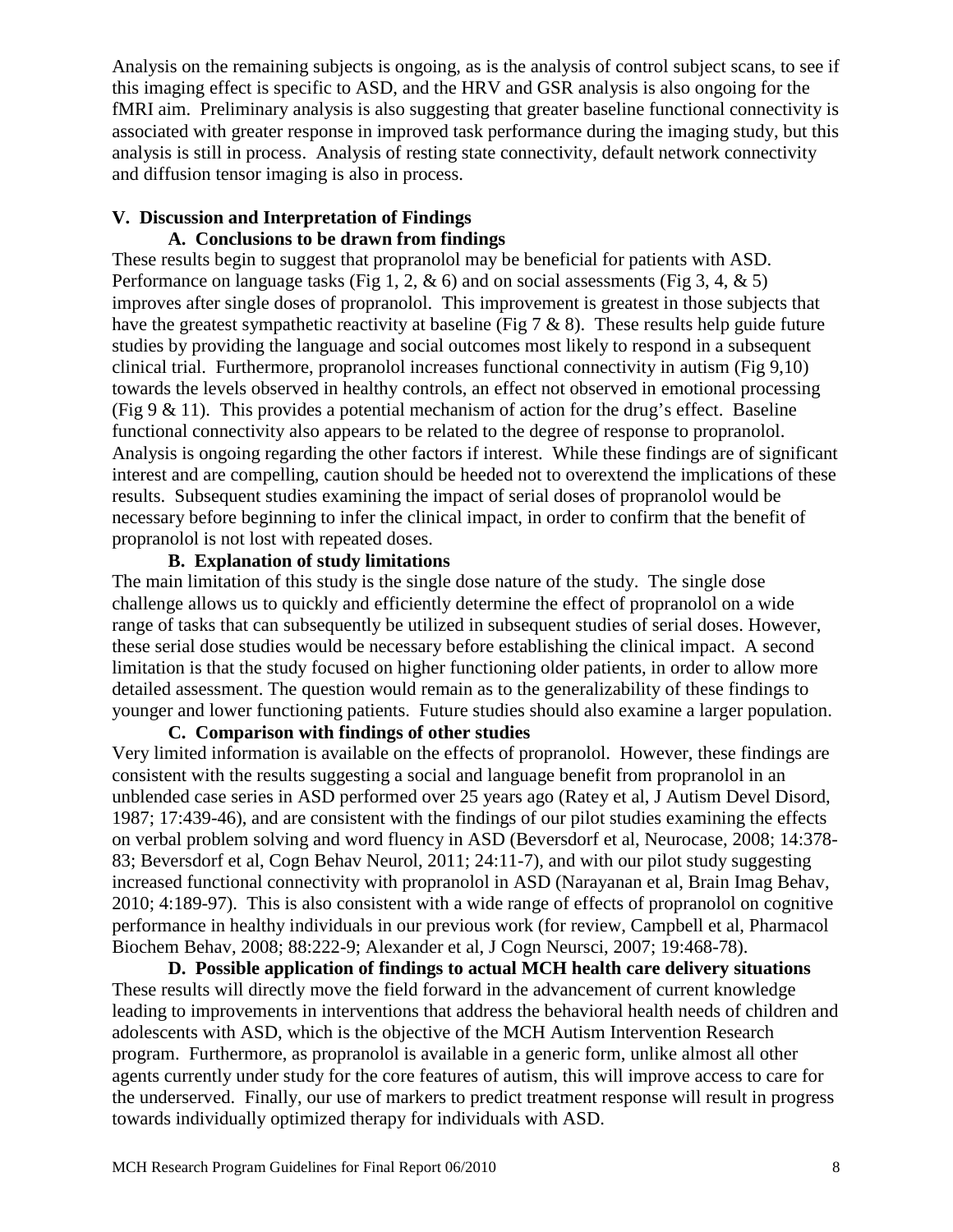# **F. Policy implications**

There are no direct policy implications of this aspect of the work, but eventual progress towards clinical trials could result in policy implications for the state of the art for treatment of ASD.

# **G. Suggestions for further research**

Based on the discussion above, the first subsequent step would be to perform a follow-up study to establish the effects of serial doses of propranolol. Confirmation of these effects would be necessary before moving towards a larger clinical trial. Second, effects in younger and lowerfunctioning subjects would be necessary to determine the generalization of these findings. Finally, it would be a significant breakthrough if we could establish whether propranolol, with its known anxiolytic effects as well as its cognitive effects, might augment the impact of current behavioral therapies for ASD, by improving the cognitive milieu while these therapies are being undertaken. Additionally, after our successful development of an animal model of the effects of propranolol on cognition, this also opens the door for animal model studies to determine the effects of beta-1 and beta-2 selective adrenergic antagonists, as propranolol affects both beta-1 and beta-2 receptors, for further future refinement of treatment.

## **VI. List of products PUBLICATIONS AND PRESENTATIONS**

6 abstracts presented at conferences

- 1. Hegarty JP II, Ferguson BJ, McKinely CR, Huddlestonsmith K, Christ SE, Beversdorf DQ. Betaadrenergic modulation of functional connectivity during cognitive flexibility and verbal fluency tasks: a pharmacological autism spectrum disorder study . *Society for Neuroscience, 2012.*
- 2. Ferguson BJ, Zamzow RM, Reznicek EC, Lewis M, Christ S, Stichter J, Beversdorf DQ. Effects of beta-adrenergic antagonism on social interaction in autism spectrum disorders. *Cognitive Neuroscience Society*, 2013.
- 3. Hegarty JP II, Ferguson BJ, Zamzow RM, Christ SE, Mazurek MO, Beversdorf DQ. Cortical network flexibility during administration of beta-adrenergic antagonists: an autism spectrum disorder study. *Cognitive Neuroscience Society*, 2013.
- 4. Beversdorf DQ, Ferguson BJ, Zamzow RM, Reznicek EC, Lewis M, Christ S, Stichter J. Effects of propranolol on social functioning in ASD. *American Academy of Neurology, 2013 (platform presentation).*
- 5. Hegarty JP II, Ferguson BJ, Zamzow RM, Christ SE, Mazurek MO, Beversdorf DQ. Cortical network flexibility during facial and emotional processing: the effect of β-adrenergic antagonists. *International Meeting for Autism Research,* 2013.
- 6. Ferguson BJ, Zamzow RM, Reznicek EC, Lewis M, Christ S, Stichter J, Beversdorf DQ. Effects of propranolol on social functioning in autism spectrum disorder. *Combating Autism Act Initiative Meeting*, 2013.

Two more posters to be presented at Society for Neuroscience in November, and multiple submitted to the American Academy of Neurology and International Meeting for Autism Research in 2014.

9 talks

- 1. The Autism Research Institute Think Tank, Newark NJ April 30-May 1, 2012 (30 min): Effect of propranolol on neuropsychological and imaging markers in ASD Audience approx. 50
- 2. Central Society for Neurological Research. French Lick, IN, September 17,2011 (1 hour): Effect of propranolol on neuropsychological and imaging markers in ASD Audience approx 10
- 3. Thompson Center Research Forum September 20, 2012 (1 hour): Translational Autism Research at the University of Missouri Audience approx. 40
- 4. Neurology Grand Rounds, July 17, 2013 (1 hour): Effects of propranolol on social functioning in ASD.

Audience approx. 60

- 5. Central Society for Neurological Research. Grafton, IL, September 20,2013 (1 hour): Effects of propranolol on social functioning in ASD Audience approx. 4
- 6. (Rachel Zamzow-Dr. Beversdorf's graduate student) Thompson Center Research Colloquium August 1, 2013 (1 hour): Effects of propranolol on social and cognitive functioning in ASD Audience approx 20

MCH Research Program Guidelines for Final Report 06/2010 99